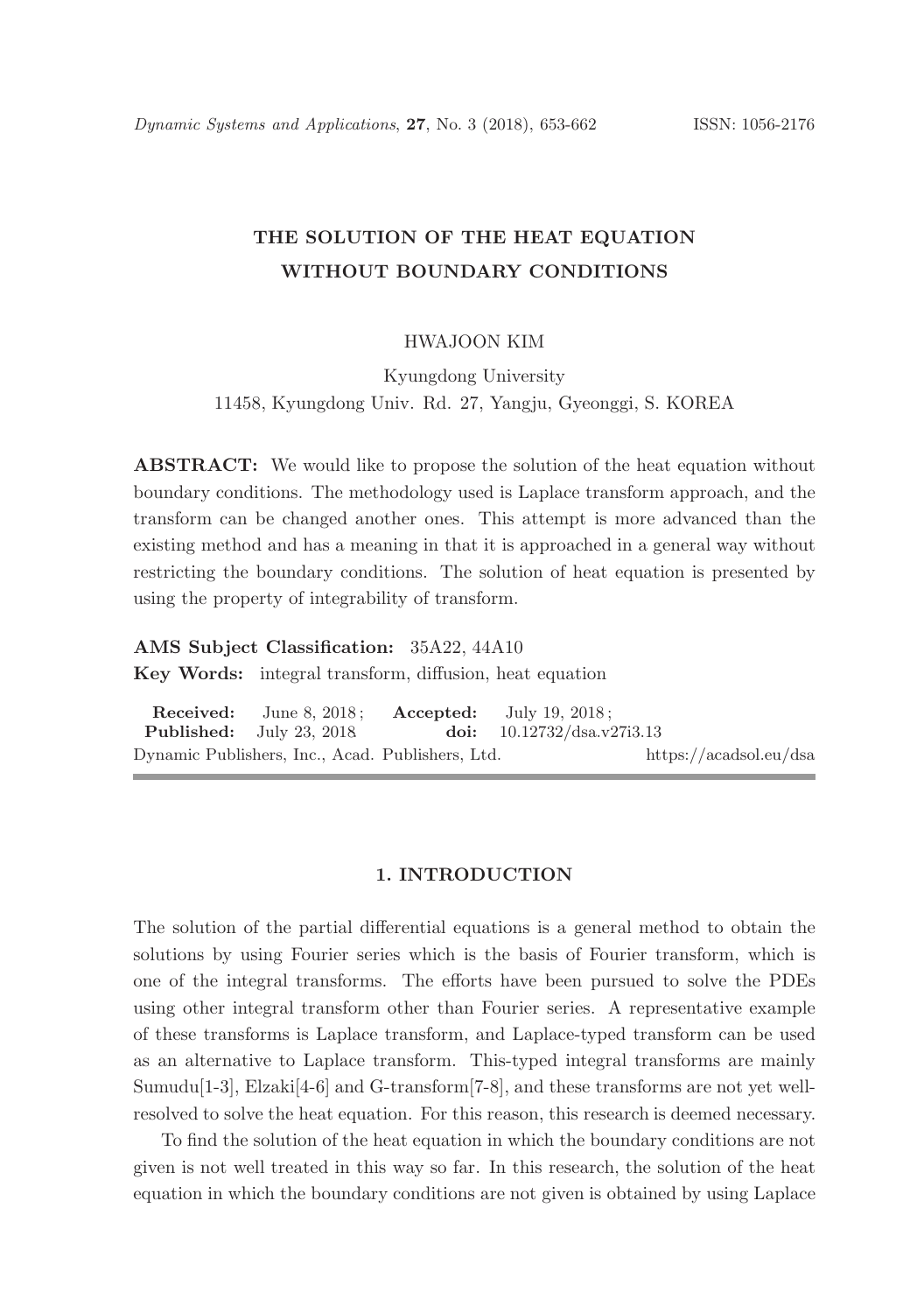transform. The strong point of integral transform is well-represented in computed tomography (CT) or magnetic resonance imaging (MRI) which obtain the projection data by integral transform and produce the image with the inverse transform.

Ang [9] has dealt with the problem of solving the one-dimensional heat equation subject to given initial and nonlocal conditions. Using the method of the Laplace transform, Mainardi[10] showed that the fundamental solutions of the basic Cauchy and signaling problems can be expressed in terms of an auxiliary function. In the process of solving this diffusion problem numerically, the Laplace transform method is used to eliminate the dependence on time[11]. On the other hand, Begacem[12] has mentioned applications of integral transform in nonlinear fractional and stochastic differential equations and systems.

The main objective of this paper is to give a solution of the heat equation without boundary conditions by using the method of integral transforms. This study is meaningful in that it suggests points to be considered in existing studies.

Theorem 5 deals with finding the solution using Laplace-typed transforms when boundary conditions are not restricted. The obtained solution is as follows; We consider

$$
\frac{\partial u}{\partial t} = c^2 \frac{\partial^2 w}{\partial x^2} \tag{1}
$$

subject to  $u(x, 0) = f(x)$  where  $u(x, y, z, t)$  is the temperature at a point  $(x, y, z)$  and time t, and  $f(x)$  is the initial temperature. Of course,  $c^2 = K/\rho\sigma$ , where K is the thermal conductivity,  $\rho$  is the density, and  $\sigma$  is the specific heat. Then the solution  $u(x, t)$  equals to

$$
\frac{c}{\sqrt{4\pi t}}\int_{-\infty}^{\infty}e^{-(|x-\tau|^2/4tc^2)}f(\tau) d\tau.
$$

If we changed the tool of transform to G-transform, a generalized Laplace-typed transform, then the representation of transform has to be changed to

$$
\frac{c}{2}U^{\alpha+\frac{1}{2}}\int_{-\infty}^{\infty}e^{-\frac{1}{c\sqrt{u}}|x-\tau|}f(\tau) d\tau
$$

for an integer  $\alpha$  and for  $U = G(u)$ .

## 2. THE SOLUTION OF THE HEAT EQUATION WITHOUT BOUNDARY CONDITIONS

**Lemma 1.** (Boundedness theorem) Let  $I = [a, b]$  be a closed bounded interval and let  $f: I \to R$  be continuous on I. Then f is bounded on I [13].

**Lemma 2.** Let  $V_1$  and  $V_2$  be normed linear spaces, and let  $T: V_1 \rightarrow V_2$  be a linear operator. Then  $T$  is continuous if and only if there is a non-negative number  $A$  such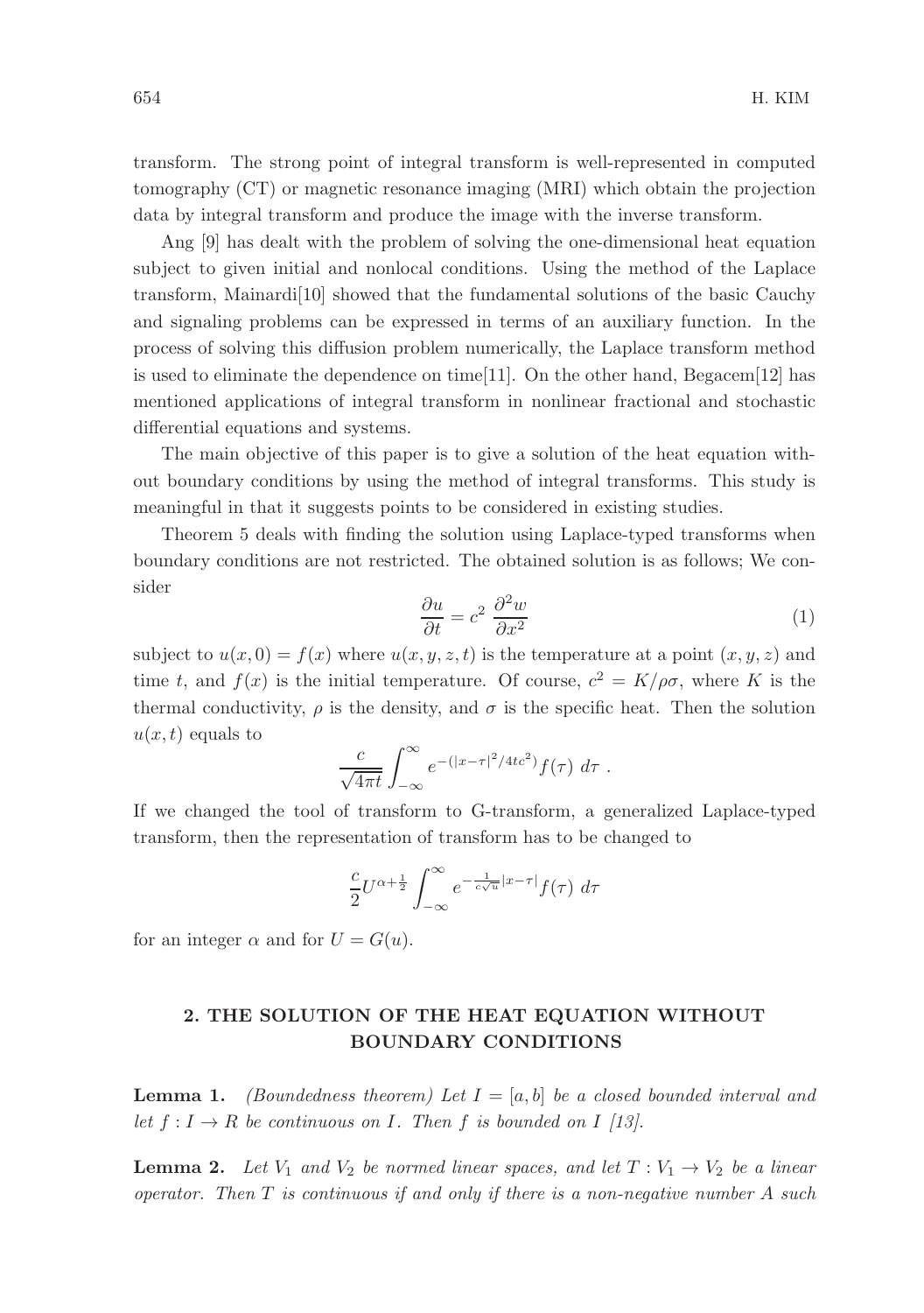that

$$
||T(v)|| \le A||v||
$$

holds for each v in  $V_1/14$ .

**Lemma 3.** (Lebesque dominated convergence theorem(LDCT) [14]). Let  $(X, M, \mu)$ be a measure space and suppose  $\{f_n\}$  is a sequence of extended real-valued measurable functions defined on X such that

a)  $\lim_{n\to\infty} f_n(x) = f(x)$  exists  $\mu$ -a.e.

b) There is an integrable function g so that for each n,  $|f_n| \leq g$   $\mu$ -a.e.

Then f is integrable and

$$
\lim_{n \to \infty} \int_X f_n d\mu = \int_X f d\mu.
$$

We note that the above lemma gives a validity to the following equality

$$
\int \sum_{n=1}^{\infty} g_n \ d\mu = \sum_{n=1}^{\infty} \int g_n \ d\mu
$$

for  $(g_n)$  is a nondecreasing sequence.

As a study of comprehensive forms, we have proposed the intrinsic structure and properties of Laplace-typed integral transforms in [7] as

$$
F(u) = G(f) = u^{\alpha} \int_0^{\infty} e^{-\frac{t}{u}} f(t) dt
$$
 (1)

for  $\alpha$  is an integer and for G is a generalized integral transform. In general, Laplace transform has a strong point in the transforms of derivatives, that is, the differentiation of a function  $f(t)$  corresponds to multiplication of its transform  $\mathcal{L}(f)$  by s. While, if we choose  $G_{-2}(f)$  as

$$
G_{-2}(f) = \frac{1}{u^2} \int_0^\infty e^{-\frac{t}{u}} f(t) dt,
$$
\n(2)

then this transform is giving a simple tool for transforms of integrals. That is, the integration of a function  $f(t)$  corresponds to multiplication of  $G_{-2}(f)$  by u, whereas, the differentiation of  $f(t)$  corresponds to division of  $G_{-2}(f)$  by u. This means that the integer  $\alpha$  is applicable to  $-2$  in (1). This transform is meaningful in that it can select values of various  $\alpha$ . In (2), Laplace transform has a value  $\alpha = 0$ , Sumudu one has  $\alpha = -1$ , and Elzaki one has  $\alpha = 1$ .

Lemma 4. The following properties are valid in G-transform[8].

(A) (u-shifting) If  $f(t)$  has the transform  $F(u)$ , then  $e^{at}f(t)$  has the transform

$$
F(\frac{u}{1-au}).
$$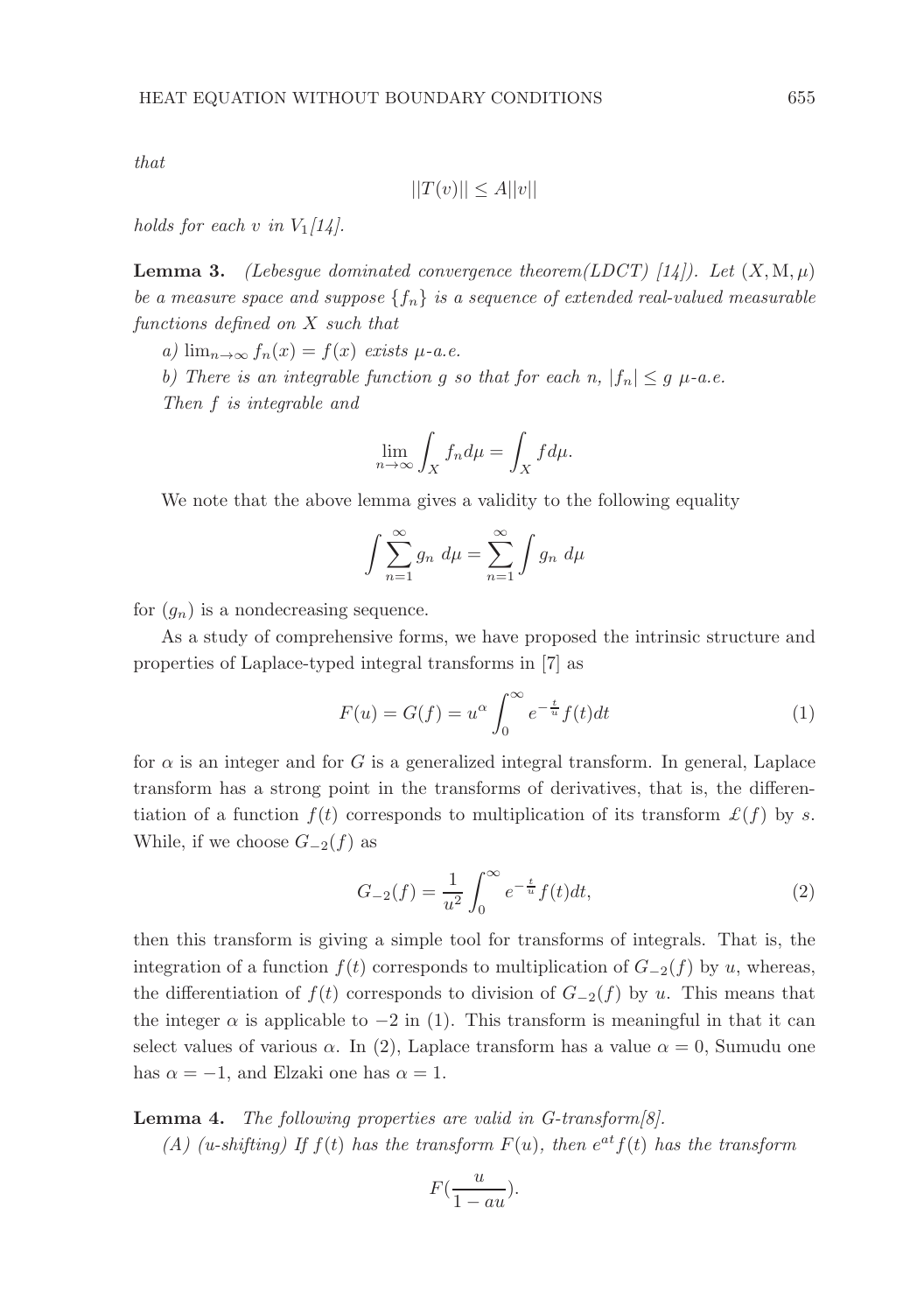That is,

$$
G_{-2}[e^{at}f(t)] = F(\frac{u}{1-au}).
$$

(B) (t-shifting) If f(t) has the transform  $F(u)$ , then the shifted function  $f(t$  $a)h(t-a)$  has the transform  $e^{-a/u}F(u)$ . In formulas,

$$
G_{-2}[f(t-a)h(t-a)] = e^{-a/u}F(u)
$$

for  $h(t-a)$  is Heaviside function(We write h since we need u to denote u-space.)  $(Ca)$ 

$$
G_{-2}(f') = \frac{1}{u}Y - \frac{1}{u^2}f(0)
$$

 $(Cb)$ 

$$
G_{-2}(f'') = \frac{1}{u^2}Y - \frac{1}{u^3}f(0) - \frac{1}{u^2}f'(0)
$$

for  $Y = G_{-2}(f)$  and for f is n-th differentiable.  $(Cc)$ 

$$
G_{-2}(f^{(n)}) = \frac{1}{u^n}Y - \frac{1}{u^{n+1}}f(0) - \frac{1}{u^n}f'(0) - \frac{1}{u^{n-1}}f''(0) - \cdots - \frac{1}{u^2}f^{(n-1)}(0)
$$

for n is an arbitrary natural number.

(D) Let  $F(u)$  denote the transform of an integrable function  $f(t)$  i.e.,  $F(u) =$  $G_{-2}[f(t)]$ . Then

$$
G_{-2}\left[\int_0^t f(\tau)d\tau\right] = uF(u)
$$

holds for  $t > 0$ .

 $(E)$ 

$$
G_{-2}(f * g) = u^2 G_{-2}(f) G_{-2}(g)
$$

where  $*$  is the convolution of f and g.

 $(Fa)$ 

$$
G_{-2}(f)'(u) = \frac{dG}{du} = -\frac{2}{u}Y + \frac{1}{u^2}G_{-2}(tf(t))
$$

 $(Fb)$ 

$$
G_{-2}(f)''(u) = \frac{6}{u^2}Y - \frac{2}{u}G_{-2}(tf(t))(1 + \frac{1}{u^2}) + \frac{1}{u^2}G_{-2}(t^2f(t))
$$

 $(Fc)$ 

$$
\int_{u}^{\infty} G_{-2}(f)(s)ds = a - u^2 G_{-2}(\frac{f(t)}{t})
$$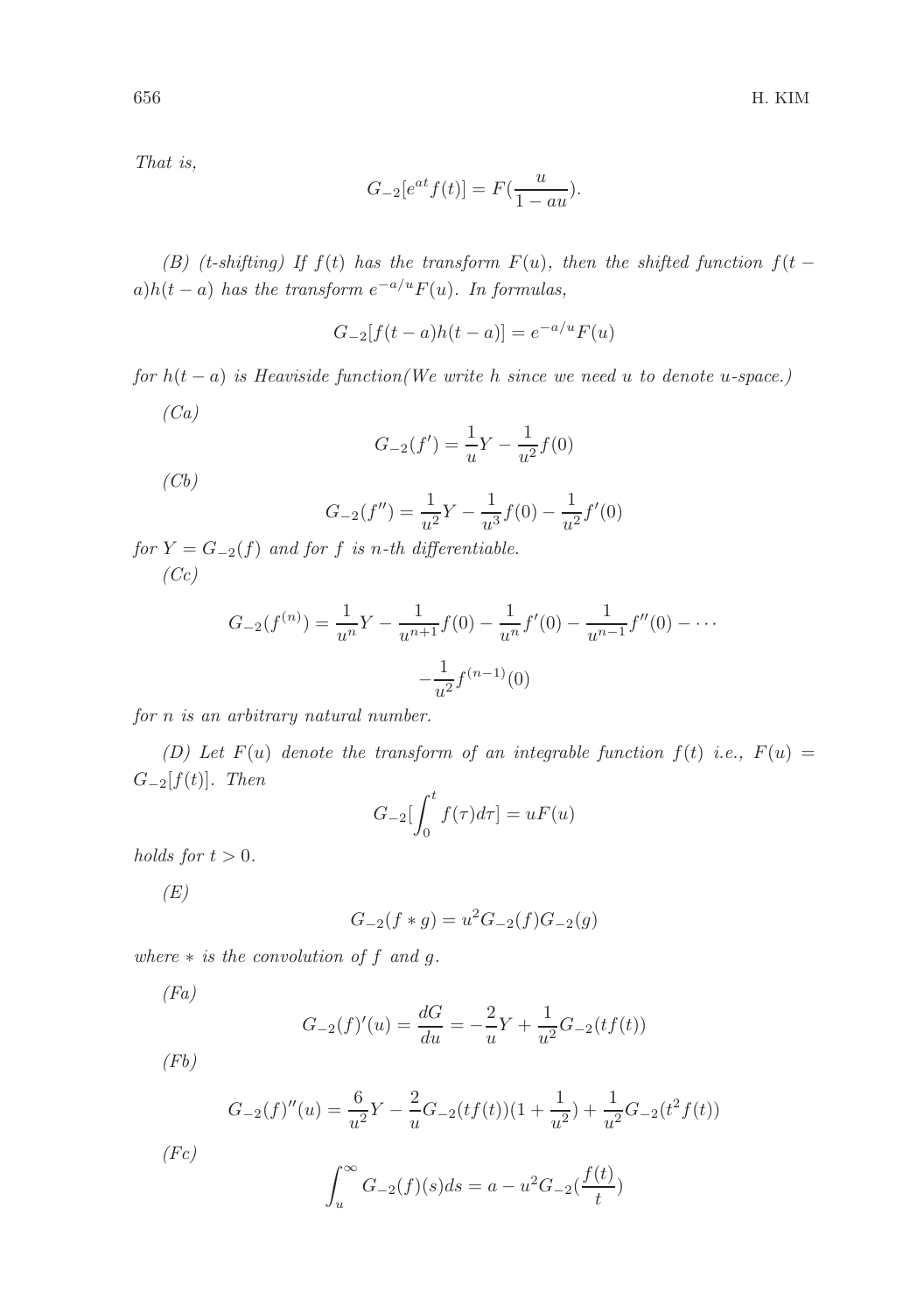for a constant  $a = \int_0^\infty f(t)/t$  dt and for  $Y = G_{-2}(f)(u)$  under the condition of the limit of  $f(t)/t$ , as t approaches 0 from the right, exists.

(Fd) 
$$
G_{-2}(ty') = Y + u(dY/du)
$$
 and  $G_{-2}(ty'') = dY/du + (1/u^2)y(0)$  for  $Y = G_{-2}(f)(u)$ .

From now on, let us check the solution of heat equation without the boundary conditions.

### Theorem 5. (heat equation without the boundary conditions)

Let us consider the heat equation

$$
\frac{\partial u}{\partial t} = c^2 \frac{\partial^2 w}{\partial x^2} \tag{1}
$$

subject to  $u(x, 0) = f(x)$  where  $u(x, y, z, t)$  is the temperature at a point  $(x, y, z)$  and time t, and  $f(x)$  is the initial temperature. Of course,  $c^2 = K/\rho\sigma$ , where K is the thermal conductivity,  $\rho$  is the density, and  $\sigma$  is the specific heat. Then the solution  $u(x, t)$  equals to

$$
\frac{c}{\sqrt{4\pi t}}\int_{-\infty}^{\infty}e^{-(|x-\tau|^2/4tc^2)}f(\tau) d\tau.
$$

In this equation, if we changed the tool of transform to G-transform, a generalized Laplace-typed transform, then the representation of transform has to be changed to

$$
\frac{c}{2}U^{\alpha+\frac{1}{2}}\int_{-\infty}^{\infty}e^{-\frac{1}{c\sqrt{u}}|x-\tau|}f(\tau)\,d\tau
$$

for an integer  $\alpha$  and for  $U = G(u)$ .

Proof. Taking Laplace transform on both sides, we have

$$
sU(x, s) - u(x, 0) = c^2 \frac{\partial^2 U}{\partial x^2}
$$

for  $U(x, s) = \mathcal{L}[u(x, t)]$ . Organizing the equality, we have

$$
c^2 \frac{\partial^2 U}{\partial x^2} - sU(x, s) = -f(x). \tag{4}
$$

At first, let us find the solution  $U_h$  of

$$
c^2 \frac{\partial^2 U}{\partial x^2} - sU(x, s) = 0.
$$

Since the trial solution is  $u = e^{\lambda x}$ , we can easily find the solution  $U_h$  of the form of

$$
U_h(x,s) = c_1 e^{\sqrt{s}x/c} + c_2 e^{-\sqrt{s}x/c}.
$$
 (5)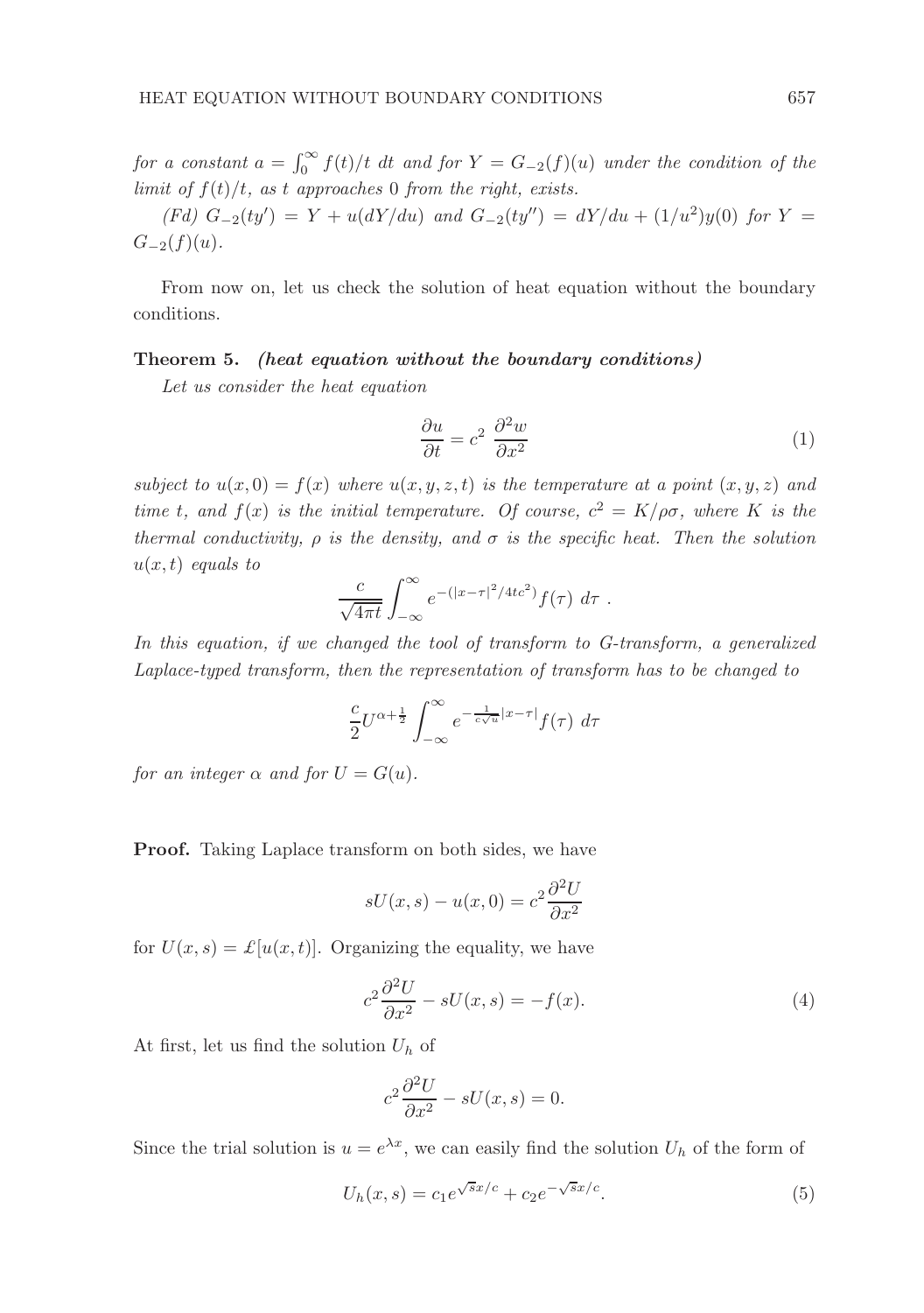Next, let us find the particular solution  $U_p$  of (5). Clearly, the Wronskian of bases is  $-2\sqrt{s}/c$ , and so,

$$
U_p(x,s) = -e^{\frac{\sqrt{s}x}{c}} \int_0^x \frac{e^{-\frac{\sqrt{s}\tau}{c}}(-f(\tau))}{\frac{-2\sqrt{s}}{c}} d\tau + e^{-\frac{\sqrt{s}x}{c}} \int_0^x \frac{e^{\frac{\sqrt{s}\tau}{c}}(-f(\tau))}{\frac{-2\sqrt{s}}{c}} d\tau
$$

$$
= -\frac{c}{2\sqrt{s}} \cdot e^{\frac{\sqrt{s}x}{c}} \int_0^x e^{-\frac{\sqrt{s}\tau}{c}} f(\tau) d\tau + \frac{c}{2\sqrt{s}} e^{-\frac{\sqrt{s}x}{c}} \int_0^x e^{\frac{\sqrt{s}\tau}{c}} f(\tau) d\tau \qquad (6)
$$

From  $(4)$  and  $(5)$ , we have

$$
U(x,s) = c_1 e^{\frac{\sqrt{s}x}{c}} + c_2 e^{-\frac{\sqrt{s}x}{c}} - \frac{c}{2\sqrt{s}} \cdot e^{\frac{\sqrt{s}x}{c}} \int_0^x e^{-\frac{\sqrt{s}\tau}{c}} f(\tau) d\tau
$$

$$
+ \frac{c}{2\sqrt{s}} e^{-\frac{\sqrt{s}x}{c}} \int_0^x e^{\frac{\sqrt{s}\tau}{c}} f(\tau) d\tau
$$

$$
= (c_1 - \frac{c}{2\sqrt{s}} \int_0^x e^{-\frac{\sqrt{s}\tau}{c}} f(\tau) d\tau) \cdot e^{\frac{\sqrt{s}x}{c}} + (c_2 + \frac{c}{2\sqrt{s}} \int_0^x e^{\frac{\sqrt{s}\tau}{c}} f(\tau) d\tau) \cdot e^{-\frac{\sqrt{s}x}{c}}.
$$

Note that the integrability of  $U$  ensures the boundedness of it. Since  $U$  is bounded as  $x \to \infty$ ,

$$
c_1 = \frac{c}{2\sqrt{s}} \int_0^\infty e^{\frac{\sqrt{s}\tau}{c}} f(\tau) d\tau.
$$

Similarly, since U is bounded as  $x \to -\infty$ ,

$$
c_2 = -\frac{c}{2\sqrt{s}} \int_0^{-\infty} e^{\frac{\sqrt{s}\tau}{c}} f(\tau) d\tau = \frac{c}{2\sqrt{s}} \int_{-\infty}^0 e^{\frac{\sqrt{s}\tau}{c}} f(\tau) d\tau.
$$

Thus

$$
U(x,s) = \frac{c}{2\sqrt{s}} e^{\frac{\sqrt{s}x}{c}} \int_x^{\infty} e^{-\frac{\sqrt{s}x}{c}} f(\tau) d\tau + \frac{c}{2\sqrt{s}} e^{-\frac{\sqrt{s}x}{c}} \int_{-\infty}^x e^{\frac{\sqrt{s}\tau}{c}} f(\tau) d\tau
$$

$$
= \frac{c}{2\sqrt{s}} \int_x^{\infty} e^{\frac{\sqrt{s}}{c} (x-\tau)} f(\tau) d\tau + \frac{c}{2\sqrt{s}} \int_{-\infty}^x e^{-\frac{\sqrt{s}}{c} (x-\tau)} f(\tau) d\tau
$$

$$
= \frac{c}{2\sqrt{s}} \int_{-\infty}^{\infty} e^{-\frac{\sqrt{s}}{c} |x-\tau|} f(\tau) d\tau \tag{7}
$$

Since

$$
\mathcal{L}\left(\frac{e^{-\frac{a^2}{4t}}}{\sqrt{\pi t}}\right) = \frac{e^{-a\sqrt{s}}}{\sqrt{s}} ,
$$

setting  $a = |x - \tau|/c$ , we have

$$
\mathcal{L}\left(\frac{e^{-\frac{|x-\tau|^2}{4tc^2}}}{\sqrt{4\pi t}}\right) = \frac{e^{\frac{-\sqrt{s}}{c}}|x-\tau|}{2\sqrt{s}},
$$

and hence,

$$
u(x,t) = \mathcal{L}^{-1}(U(x,s)) = \mathcal{L}^{-1}(\frac{c}{2\sqrt{s}} \int_{-\infty}^{\infty} e^{-\frac{\sqrt{s}}{c}(x-\tau)} f(\tau) d\tau)
$$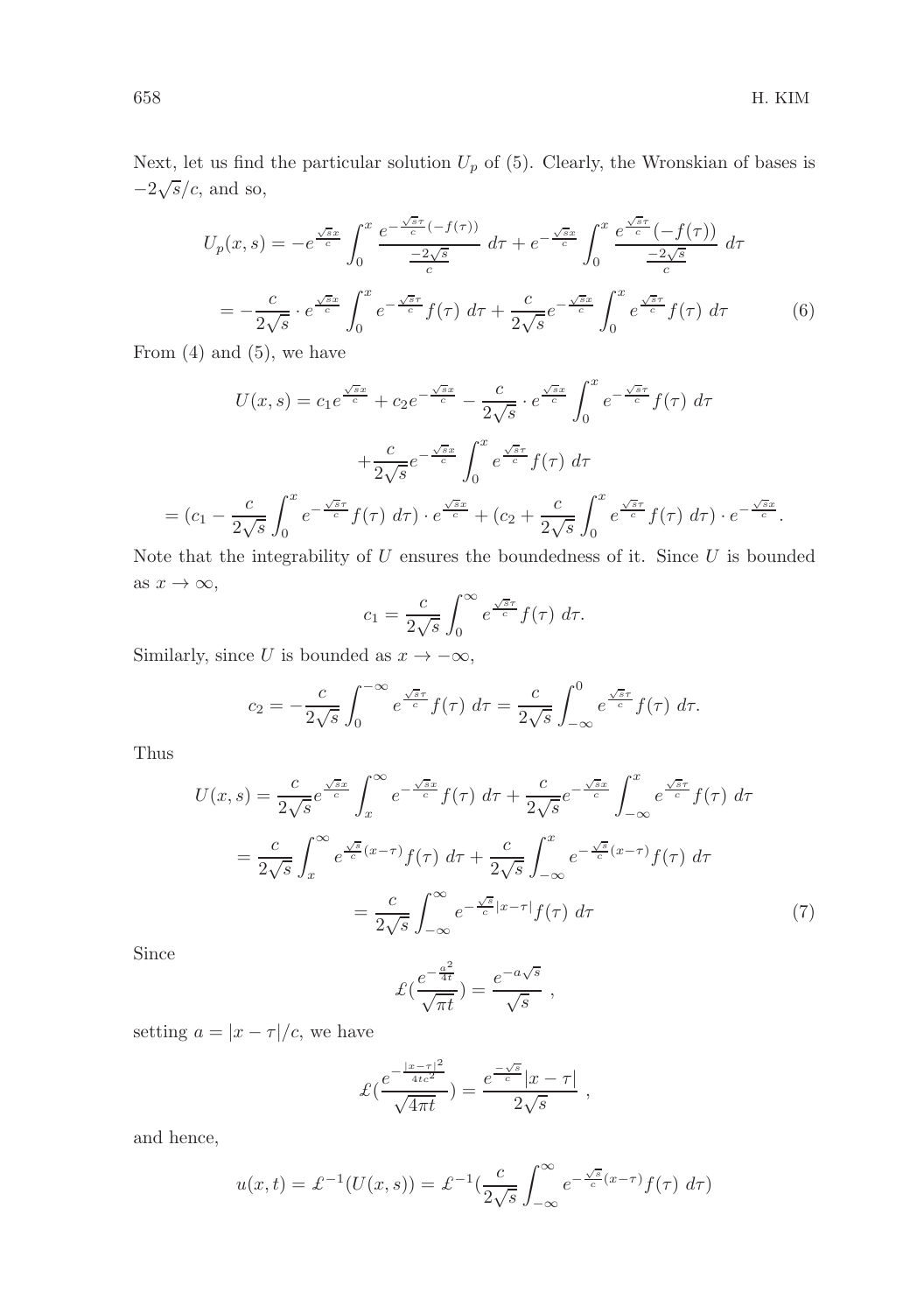$$
= c \int_{-\infty}^{\infty} \mathcal{L}^{-1} \left( \frac{e^{-\frac{\sqrt{s}}{c}(x-\tau)}}{2\sqrt{s}} \right) f(\tau) d\tau
$$

$$
= \frac{c}{\sqrt{4\pi t}} \int_{-\infty}^{\infty} e^{-\left(|x-\tau|^2/4tc^2\right)} f(\tau) d\tau.
$$

In this theorem, the tool of transform can be changed to another transform such as a generalized transform, G-transform. Then the above (7) has to be changed to

$$
\frac{c}{2}U^{\alpha+\frac{1}{2}}\int_{-\infty}^{\infty}e^{-\frac{1}{c\sqrt{u}}|x-\tau|}f(\tau)\,d\tau
$$

for an suitable integer  $\alpha$  and for  $U = G(u)$ . Note that  $F(u)$  is defined by

$$
F(u) = G(f) = u^{\alpha} \int_0^{\infty} e^{-\frac{t}{u}} f(t) dt.
$$

In theorem 5, if the temperature  $u(x, y, z, t)$  is a continuous on  $0 \le u \le L$ , by lemma 1,  $u$  is bounded on the interval. The boundedness of the transform  $U$  follows from the integrability of it. Let us check some related things.

Corollary 6. In theorem 5, if the temperature

$$
u(x,t) = \frac{c}{\sqrt{4\pi t}} \int_{-\infty}^{\infty} e^{-(|x-\tau|^2/4tc^2)} f(\tau) d\tau
$$

is a continuous on  $0 \le u \le L$ , then  $||u||_1$  is a norm and u is bounded.

**Proof.** Since a continuous function on  $[0, L]$  that vanishes almost everywhere must vanish everywhere, we have  $f = 0$ , and so  $u = 0$ . The remaining conditions of normed space are clearly established. On the other hand, the linearity of  $u$  is established from the linearity of  $f$ . Hence, by lemma 2,  $u$  is bounded. □

Example 1. Let us consider a semi-infinite insulated bar

$$
\frac{\partial u}{\partial t} = c^2 \frac{\partial^2 w}{\partial x^2}
$$

subject to  $w(x, 0) = T_0$ ,  $w(0, t) = 0$  and  $w(x, t) = 0$  as x approaches 0.

Solution. In a similar way to theorem 5, we obtain the solution

$$
w(x,t) = T_0 \, erf(x/2c\sqrt{t})
$$

where

$$
erf(x) = \frac{2}{\sqrt{\pi}} \int_0^x e^{-t^2} dt.
$$

 $\Box$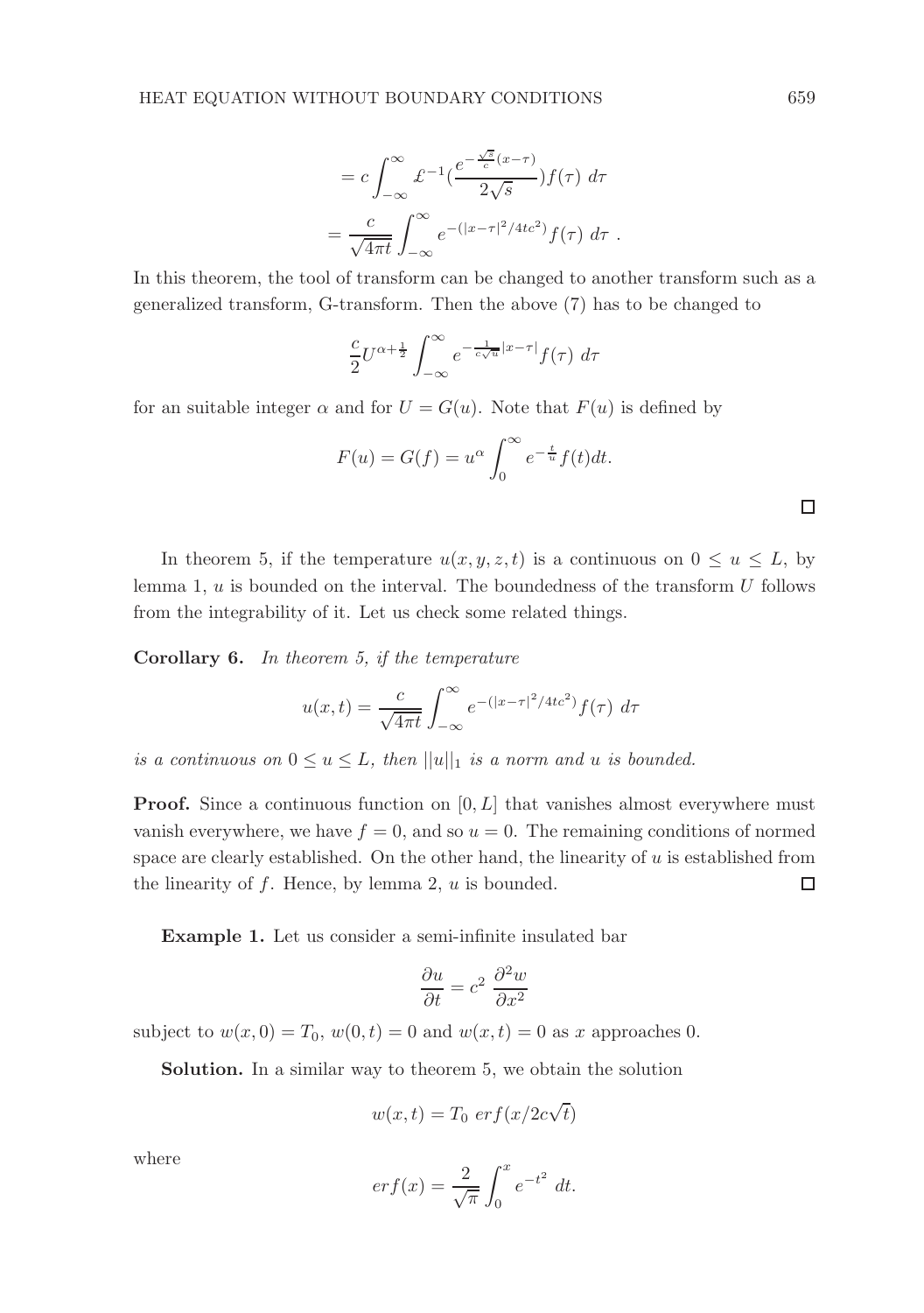In the above example,  $er f(x)$  is called the error function.

Of course, Laplace transform can be changed to another transform, and it is well adapted to wave equation. Hence, now that let us change to integral transform to a generalized transform, G-transform[7]. Let us check the solution of semi-infinite string by G-transform in terms of a typical example as appearing in [15].

We consider the semi-infinite string subject to the following conditions.

a) The string is initially at rest on the x-axis from  $x = 0$  to  $\infty$ .

b) For  $t > 0$  the left end of the string is moved in a given fashion, namely, according to a single sine wave  $w(0, t) = f(t) = \sin t$  if  $0 \le t \le 2\pi$ , and zero otherwise.

c) Furthermore,  $\lim w(x, t) = 0$  as  $x \to \infty$  for  $t \geq 0$ .

Of course there is no infinite string, but our model describes a long string or rope(of negligible weight) with its right end fixed far out on the x-axis[15]. If so, let us find the displacement  $w(x, t)$  of the above elastic string. It is well-known fact that the equation of semi-infinite string can be expressed by

$$
\frac{\partial^2 w}{\partial t^2} = c^2 \frac{\partial^2 w}{\partial x^2} \tag{8}
$$

subject to  $w(0, t) = f(t)$ , lim  $w(x, t) = 0$  as  $x \to \infty$ ,  $w(x, 0) = 0$  and  $w_t(x, 0) = 0$ .

In [16, 17], we have dealt with the validity on exchangeability of integral and limit in the solving process of PDEs by using dominated convergence theorem of lemma 3.

Example 2. We consider the above equation (8). Taking G-transform, we have the solution

$$
w(x,t) = f(t - \frac{x}{c})h((t - \frac{x}{c}) = \sin(t - \frac{x}{c})
$$

for  $\frac{x}{c} < t < \frac{x}{c} + 2\pi$  and zero otherwise, where h is Heaviside function[7].

Let us check another heat equation without boundary conditions.

Example 3. Let us consider

$$
\frac{\partial u}{\partial t} = c^2 \frac{\partial^2 w}{\partial x^2}
$$

subject to  $u(x, 0) = 3sin(2\pi x)$ .

Solution. Taking Laplace transform on both sides, we have

$$
U(x,s) = c_1 e^{\frac{\sqrt{sx}}{c}} + c_2 e^{-\frac{\sqrt{sx}}{c}} + \frac{3}{s + 4\pi^2} \sin(2\pi x).
$$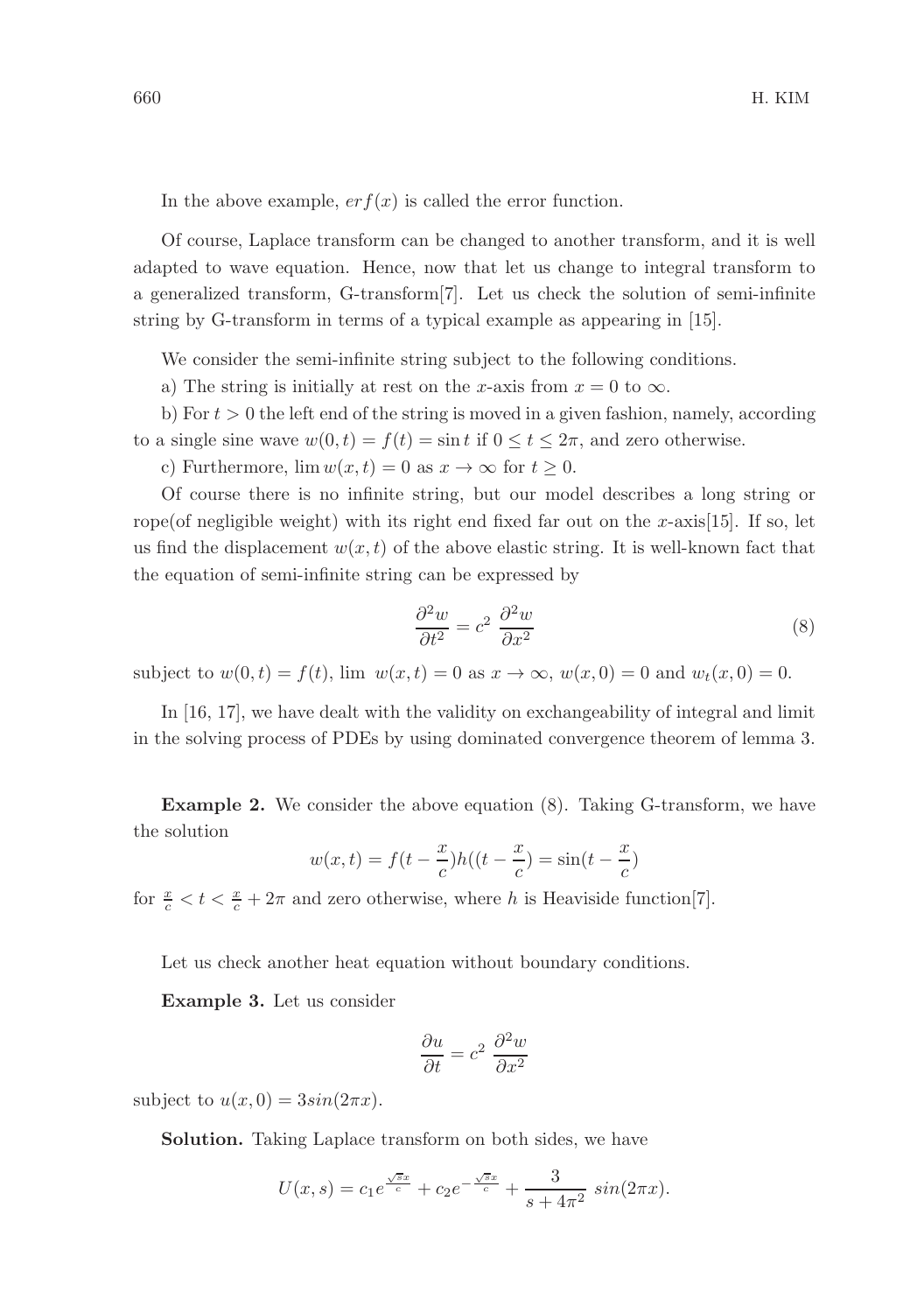The boundedness of U follows from the integrability of U. Hence, as  $x \to -\infty$ , we have  $c_2 = 0$  and as  $x \to \infty$ ,  $c_1 = 0$ . Thus

$$
U(x,s) = \frac{3}{s+4\pi^2} \sin(2\pi x),
$$

and so

$$
u(x,t) = 3e^{-4\pi^2 t} \sin(2\pi x).
$$

### REFERENCES

- [1] G. K. Watugula, Sumudu Transform: a new integral transform to solve differential equations and control engineering problems, Int. J. of Math. Edu. in Sci. & Tech., 24, (1993), 409-421.
- [2] H. Eltayeb, A. Kilicman, and M. B. Jleli, Fractional Integral Transform and Application, *Abst. & Appl. Anal.*, **2015**. (2015), 1-2.
- [3] F. B. M. Belgacem and A. A. Karaballi, Sumudu transform fundamental properties investigations and applications, J. Appl. Math. & Stocha. Anal., 2006, (2006), 1-23.
- [4] T. M. Elzaki and J. Biazar, Homotopy perturbation method and Elzaki transform for solving system of nonlinear partial differential equations, Wor. Appl. Sci. J., 7, (2013), 944-948.
- [5] Tarig M. Elzaki and Hj. Kim, The solution of radial diffusivity and shock wave equations by Elzaki variational iteration method, Int. J. of Math. Anal., 9,  $(2015), 1065-1071.$
- [6] Hj. Kim, The time shifting theorem and the convolution for Elzaki transform, Int. J. of Pure & Appl. Math., 87,  $(2013)$ , 261-271.
- [7] Hj. Kim, The Intrinsic Structure and Properties of Laplace-Typed Integral Transforms, Mathematical Problem in Engineering 2017, (2017),1–8.
- [8] Hj. Kim, On the form and properties of an integral transform with strength in integral transforms. Far East J. Math. Sci. 102, (2017), 2831–2844.
- [9] W. T. Ang, A Method of Solution for the One-Dimensional Heat Equation Subject to Nonlocal Conditions, Southeast Asian Bulletin of Mathematics 26, (2003),185–191.
- [10] Mainardi, F. "The fundamental solutions for the fractional diffusion-wave equation, Applied Mathematics Letters 9, (1996), 23-28.
- [11] Sutradhar, A., Paulino, G. H., & Gray, L. J. (2002). Transient heat conduction in homogeneous and non-homogeneous materials by the Laplace transform Galerkin